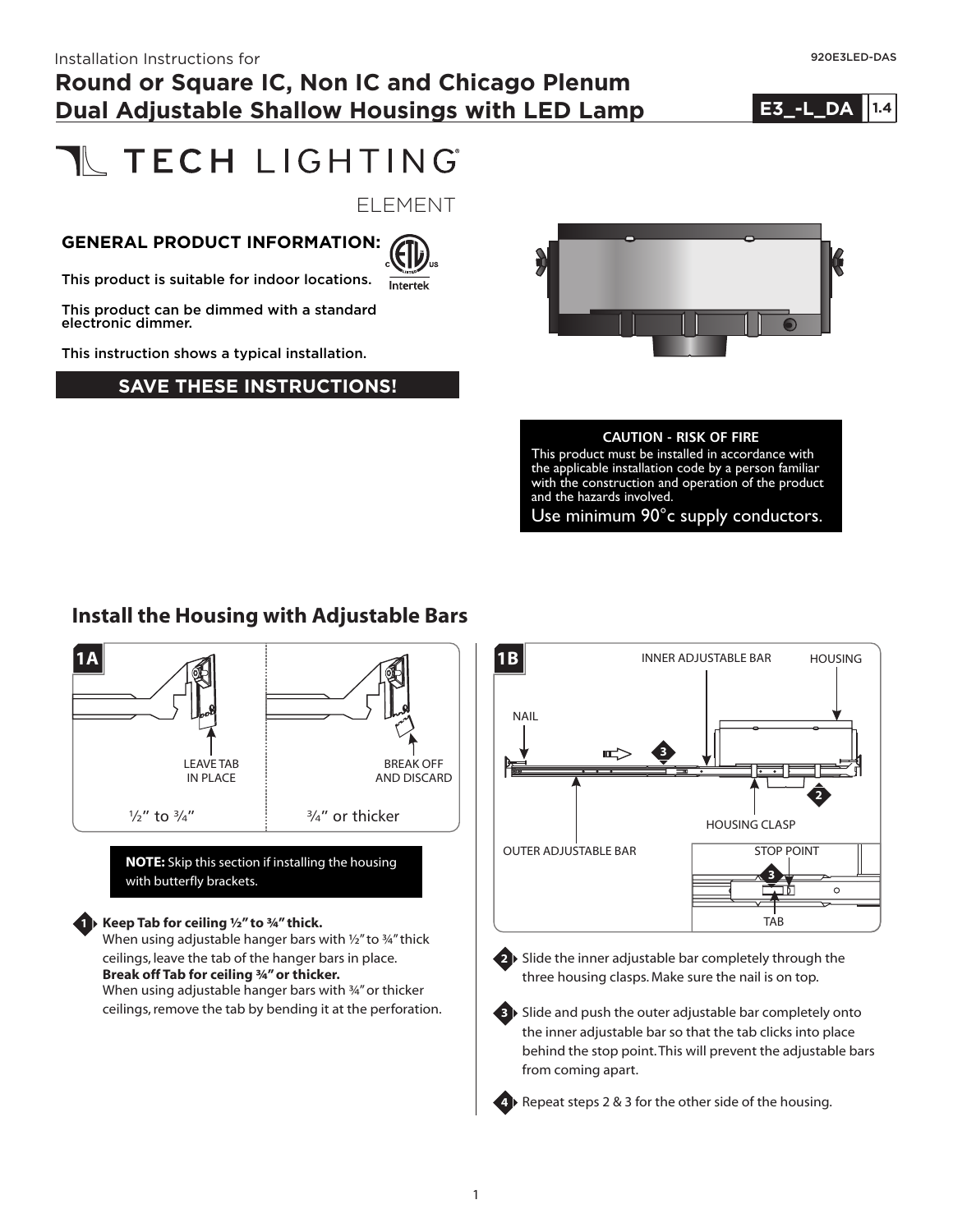

**NOTE:** The adjustable bars can be mounted to joists that are spaced 16" - 24" apart.

**5** ▶ Align the bottom of the end plates with the bottom of the ceiling joists.

Level the adjustable bars and, with a hammer, tap the nails **6** completely into the joists to secure the adjustable bars in place.



**NOTE:** Notches in the collar can be used to align multiple housings using a laser or string.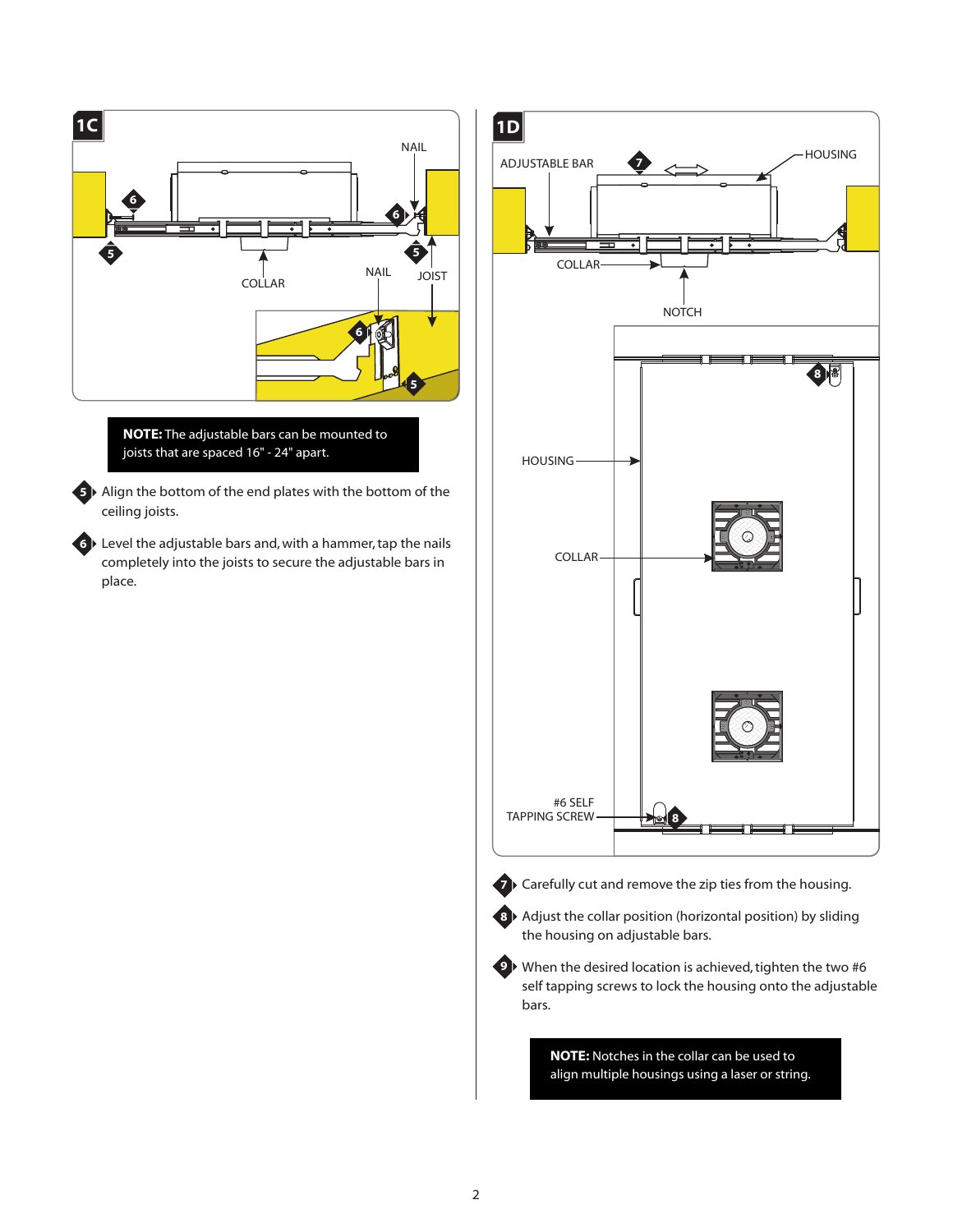### **Install the Housing with Butterfly Brackets Connect Power to the Housing**





1 Push up on the tabs on the electrical box and remove the electrical box cover.



2<sup>1</sup> Install the conduit to the housing electrical box.

**3** Run the power line wires into the housing electrical box.

**NOTE:** When a fixture is installed in a location that requires servicing from below the ceiling through the fixture aperture, the branch circuit connections need to be able to be brought out through the aperture.To accomplish this, an NM type cable in conjunction with snap-in/push-in connectors must be used and a 12" service loop must be left available outside of the fixture housing wiring compartment to allow additional branch circuit wiring to be pulled through the snap-in/push-in connector and extended out through the aperture below ceiling level.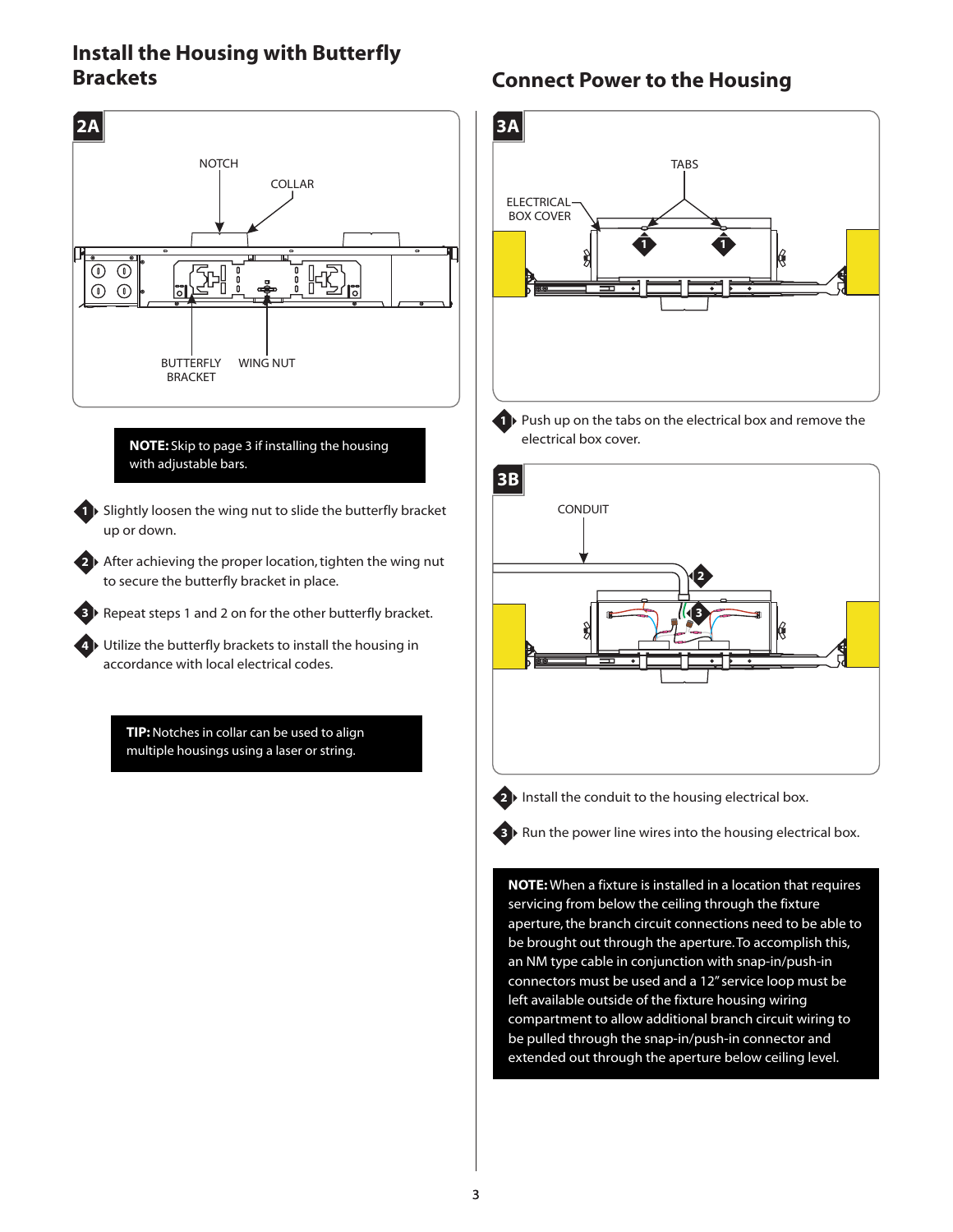

Connect the neutral power line wire to the two white transformer wires by inserting it into an available port on the connector. **4**

Connect the hot power line wire to the two black transformer wires by inserting it into an available port on the connector. **5**

**6** Make sure that housing is grounded in accordance with local electrical codes.

**7** Replace the electrical box cover. Make sure that the top edge of the cover snaps under both tabs.

#### **Install Drywall**



**For round trims**, mark two 3-7/8" diameter circles on the **1** drywall spaced 10-1/4" apart on center. Cut out the marked sections.

**For square trims**, mark two 3-7/8" squares on the drywall **2** spaced 10-1/4" apart on center. Cut out the marked sections.



**3** ▶ Align the cut out section of drywall with the collars and install the drywall.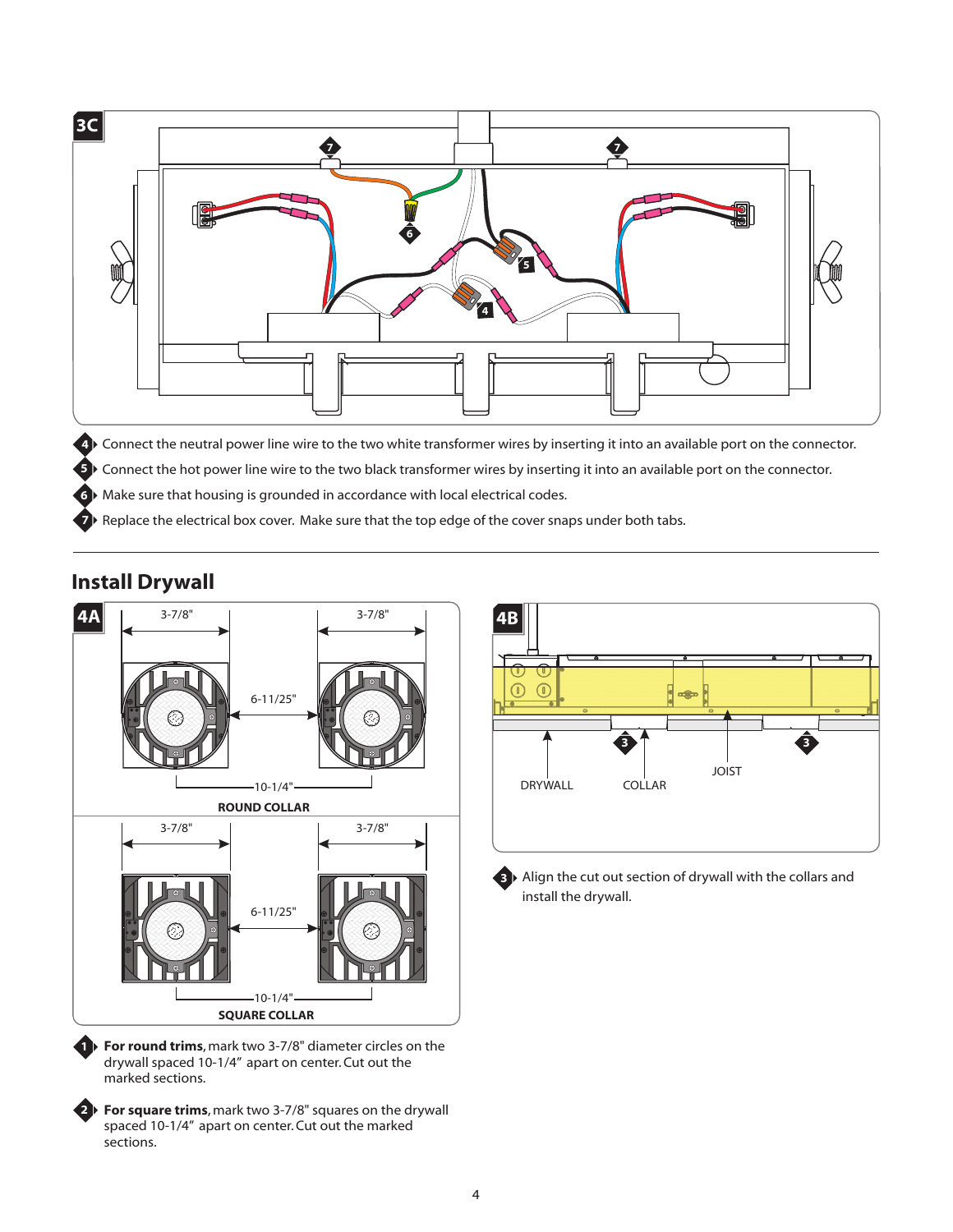### **Install Plaster Ring (For Flangeless Versions Only)**



**1** Line up the two tabs in back of the plaster rings with the two cut out sections of the collar's inside edge.

2<sup>1</sup> Push the plaster ring tabs into the cut out sections of the collar's edge.



**3** Secure both plaster rings in place with the two provided flat head #8-32 screws. Make sure that the screws penetrate through the drywall into the housing screw

> **NOTE:** Do not overtighten the screws! Overtightening may bend the plaster ring, causing the plaster surface to come away from the drywall.





**4 ▶ Plug both collars with the provided dust shield.** 





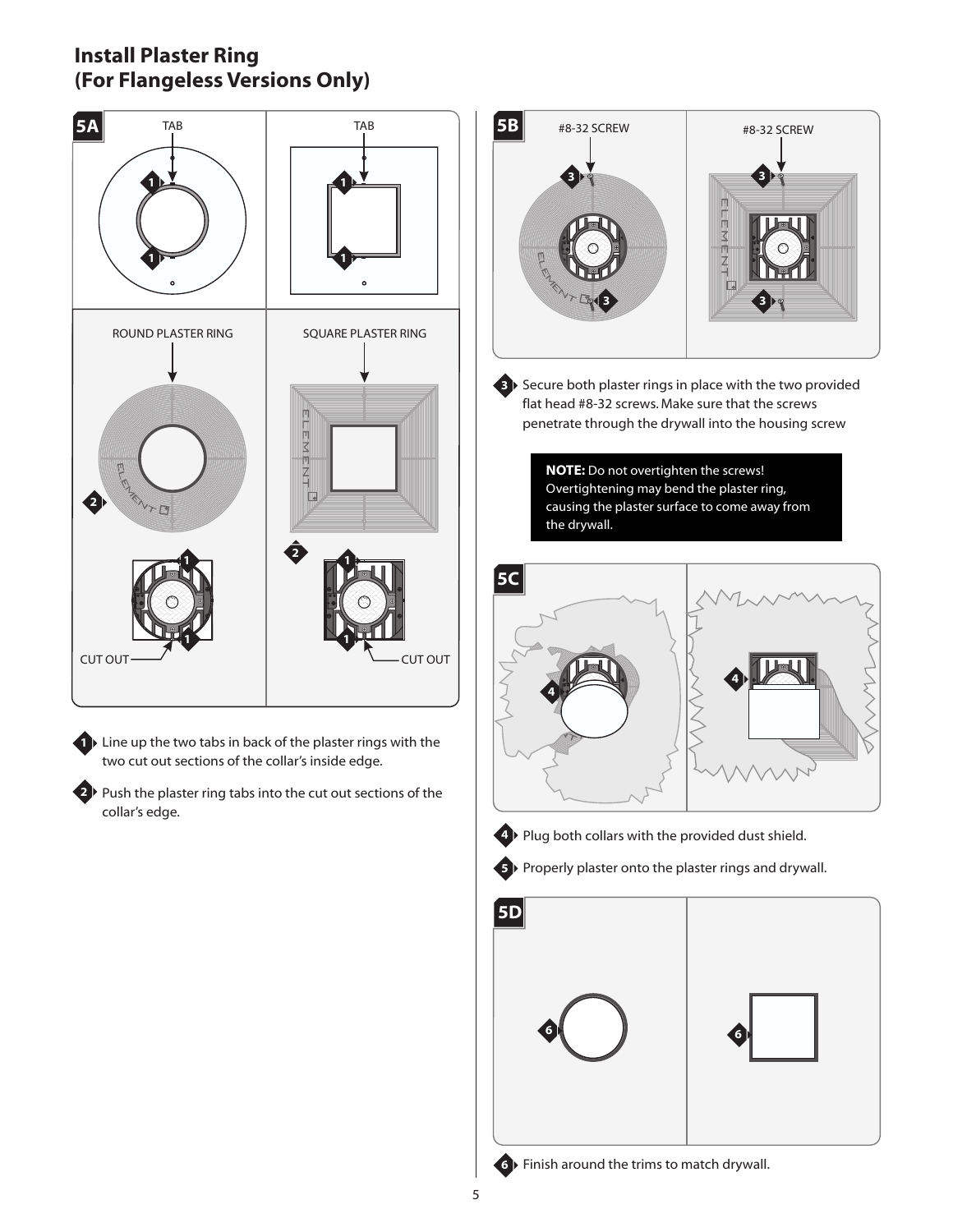## **Lamp Replacement**



# **Adjust the Lamp Housings**